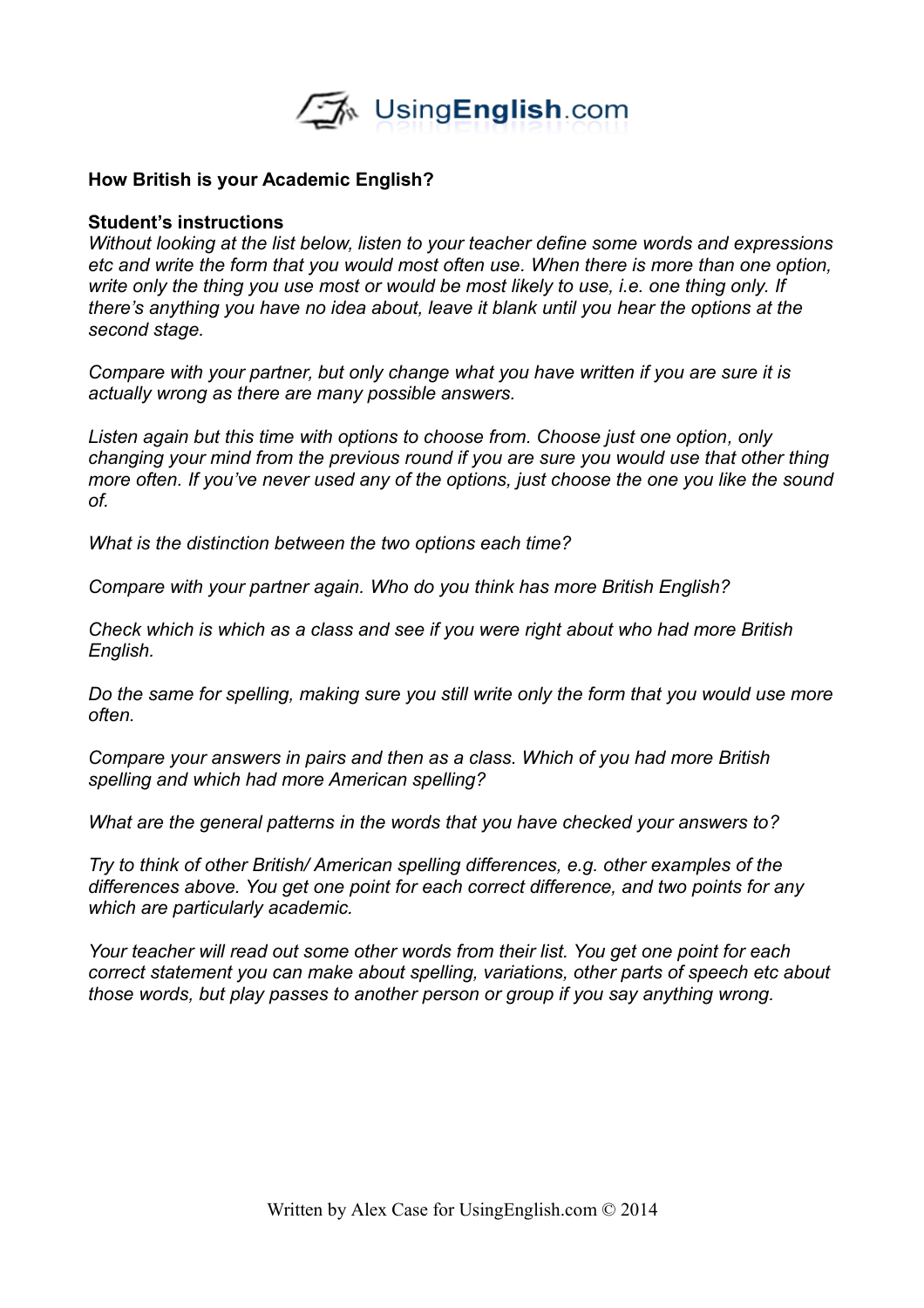

## **How British is your Academic English – Teacher's Script**

*Choose between 15 and 20 from the lists below to dictate to your class, following the instructions on the Student's Instructions sheet above. The ones in bold below are British.*  **Part One: Academic Vocabulary**

## **People**

- A new undergraduate student –**first year student/ fresher/** freshman
- A student in the year after that **second year student**/ sophomore
- Someone who continues studying after they finish their first degree grad student/ graduate student/ **postgrad student/ postgraduate student**
- The normal way to address a basic-level lecturer **Doctor + family name**/ Professor + family name
- $\bullet$  A group noun for the people who have teaching and research roles in the university **academic staff**/ faculty

## **Places**

- The first school you go to, after kindergarten **elementary school**/ primary school
- The opposite of a private school public school/ **state school** (a British "public school" is a very expensive and historic private school)
- Accommodation for students dorm/ dormitory/ **halls/ student halls**

## **Times**

- The periods that academic years are divided up into semester/ **term**
- The time between lessons **break**/ recess
- The document telling you when your classes are schedule/ **timetable**
- A special period with no work, e.g. Xmas **holiday**/ vacation

# **Testing**

- Much less important and/ or much shorter than an exam quiz/ **test**
- A symbol that means you got the answer right, the opposite of a cross check/ check mark/ **tick**
- Look at what you have studied in order to remember it, perhaps before an exam review/ **revise**
- Work that needs to be done before the next lesson assignment/ **homework**
- A number or letter representing how well you did your work, e.g. "B+", "distinction" or "63%" – grade/ **mark**

# **Miscellaneous**

- Money you have to pay for being taught tuition/ **tuition fees**
- A common abbreviation of "mathematics" math/ **maths**
- Another word for the most common meaning of "quite" **fairly**/ very
- Fill \_\_\_\_\_\_ a form **in**/ out
- Enrol(l) \_\_\_\_\_\_\_ a course in/ **on**
- Places where you can stay such as an apartment or a hotel **accommodation**/ accommodations
- The punctuation mark used at the end of a statement **full stop**/ period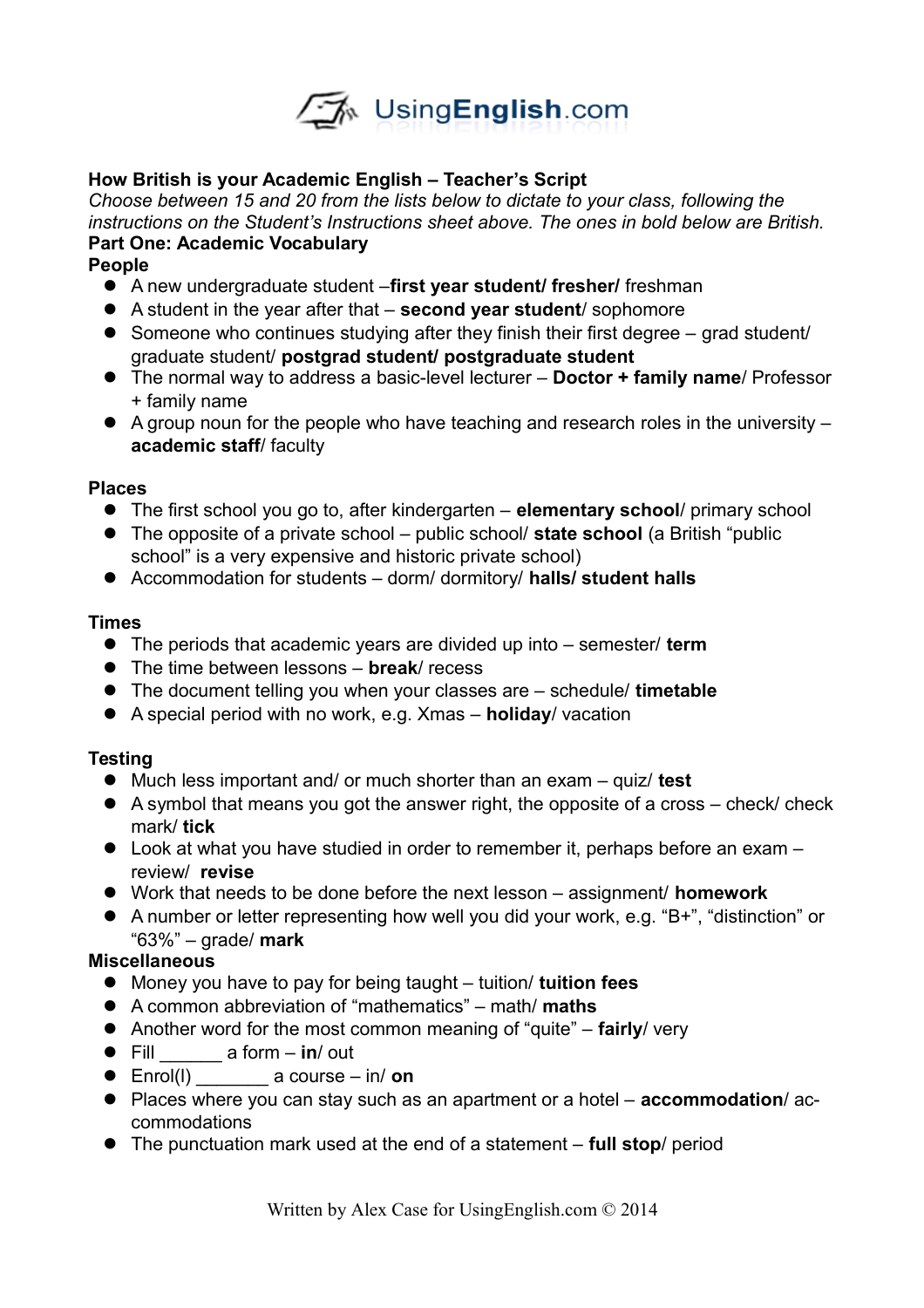

#### **Part Two: Academic Punctuation**

- The short forms of "mister", "misses" and "doctor" **Mr Mrs Dr**/ Mr. Mrs. Dr.
- **The walls were coated with wallpaper, paint and tiles.**/ The walls were coated with wallpaper, paint, and tiles.
- **The man stopped: he had forgotten his hat**./ The man stopped: He had forgotten his hat.
- The performance took place on the second of February 2006. **The performance took place on 2 February 2006**./ The performance took place on February 2, 2006.
- **(For further discussion see Richardson's excellent analysis (1999) and Danneburger's survey (2000))/** (For further discussion see Richardson's excellent analysis [1999] and Danneburger's survey [2000])

### **Part Three: Spelling of Academic Word List vocabulary**

*Choose at least ten from the list below, making sure there are at least two of each kind if you want them to go on and make generalisations. You can define the words, give the root forms, or just dictate the words. The first in each pair is British. Note that –ize and –ization are also fine in British English – the point is included here because –ise and –isation is more common and it brings out lots of lovely academic vocabulary.* 

#### **-ae/ -e**

- A book or CD ROM that has factual entries on almost everything, e.g. Britannica and Encarta – encyclopaedia/ encyclopedia
- anaemia/ anemia
- anaesthesia/ anesthesia
- orthopaedic/ orthopedic
- paediatric/ pediatric

## **-ise/ - ize and –isation/ - ization**

- Another way to say "use" utilise/ utilize, utilisation/ utilization
- Free up, get rid of restrictions such as red tape liberalise/ liberalize, liberalisation, liberalization
- Put into order by how important they are prioritise/ prioritize, prioritisation/ prioritization
- The increasing interconnectedness and independency across borders globalise/ globalize, globalisation/ globalization
- To list itemise/ itemize, itemisation/ itemization
- category categorise/ categorize, categorisation/ categorization
- colony colonise/ colonize, colonisation/ colonization
- computer computerise/ computerize, computerisation/ computerization
- concept conceptualise/ conceptualize, conceptualisation/ conceptualization
- context contextualise/ contextualize, contextualisation/ contextualization
- drama dramatise/ dramatize, dramatisation/ dramatization
- external –externalise/ externalize, externalisation/ externalization
- institute –institutionalise/ institutionalize, institutionalisation/ institutionalization